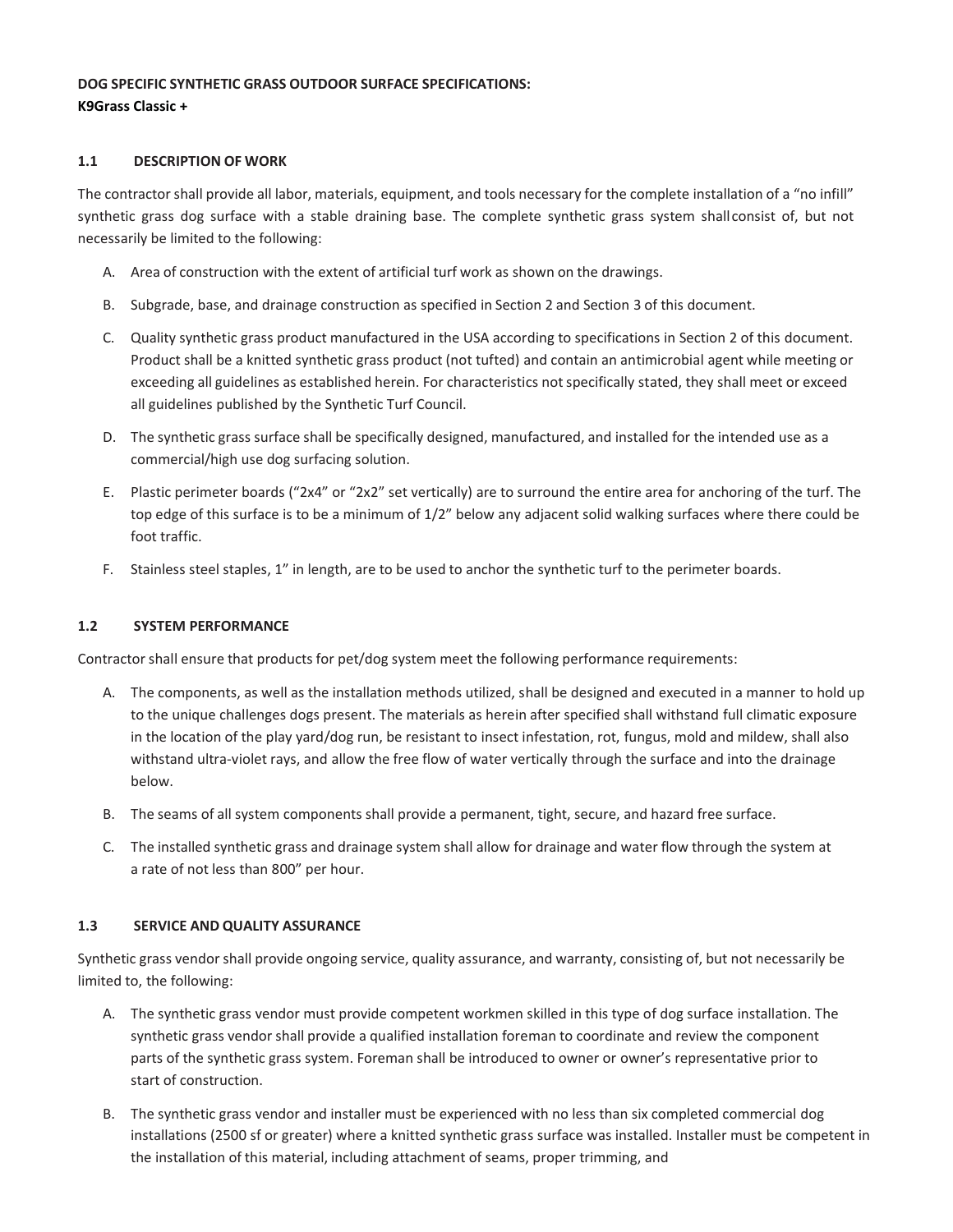attaching techniques, prior to the start of turf installation.

- C. The synthetic grass vendor shall submit its manufacturer's warranty, which warrants the synthetic grass product:
	- I. Provide coverage of synthetic grass for a minimum of fifteen (15) years from the date of substantial completion.
	- II. Warrant that the materials installed meet or exceed the product specifications.
	- III. Be from a single source (certified by manufacturer) covering workmanship and all materials.
	- IV. Assure the availability of exact or substantially the same replacement materials for the synthetic grass system for the full warranty period.
	- V. Include general wear and damage caused by UV degradation. The warranty may specifically exclude vandalism and Acts of God beyond the control of the manufacturer or installer.

### **1.4 SUBMITTALS**

Synthetic grass vendor must submit the following to owner or owner's representative with the official bid package:

- I. One (1) copy of the most recent installation reference list for projects of similar scope to this project completed in last five years.
- II. One (1) 12"x12" loose sample of proposed synthetic grass product.
- III. One (1) of the product warranty for proposed synthetic grass product.
- IV. One (1) copy of their maintenance instructions. These instructions will include all necessary instructions for the proper care and maintenance of the newly installed synthetic turf system.
- V. One (1) copy of edge details of proposed installation and terminations of synthetic grass system.
- VI. One (1) copy (if requested) of a signed letter from synthetic grass vendor certifying that the proposed synthetic grass product is manufactured in the USA.
- VII. One (1) copy (if requested) of independent laboratory test reports on system or components.
- VIII. Recommend there is drainage/water permeability test of sub-base.

### **2 PRODUCTS**

**A. Synthetic grass:** ForeverLawn K9Grass Classic +

**Pile Weight:** 65 oz. /sy.

Face Yarn Type: Primary: Polyethylene; Secondary: Heat set textured nylon monofilament containing antimicrobial agent

**Yarn Count:** Primary 5,000/4; Secondary: 4,200/8

**Pile Height (knitted):** 7/8" (+/– 1/8).

**Color:** Primary: Summer Green; Secondary: Turf green

**Construction:** Knitted

**Antimicrobial Protection:** AlphaSan (manufactured into yarn)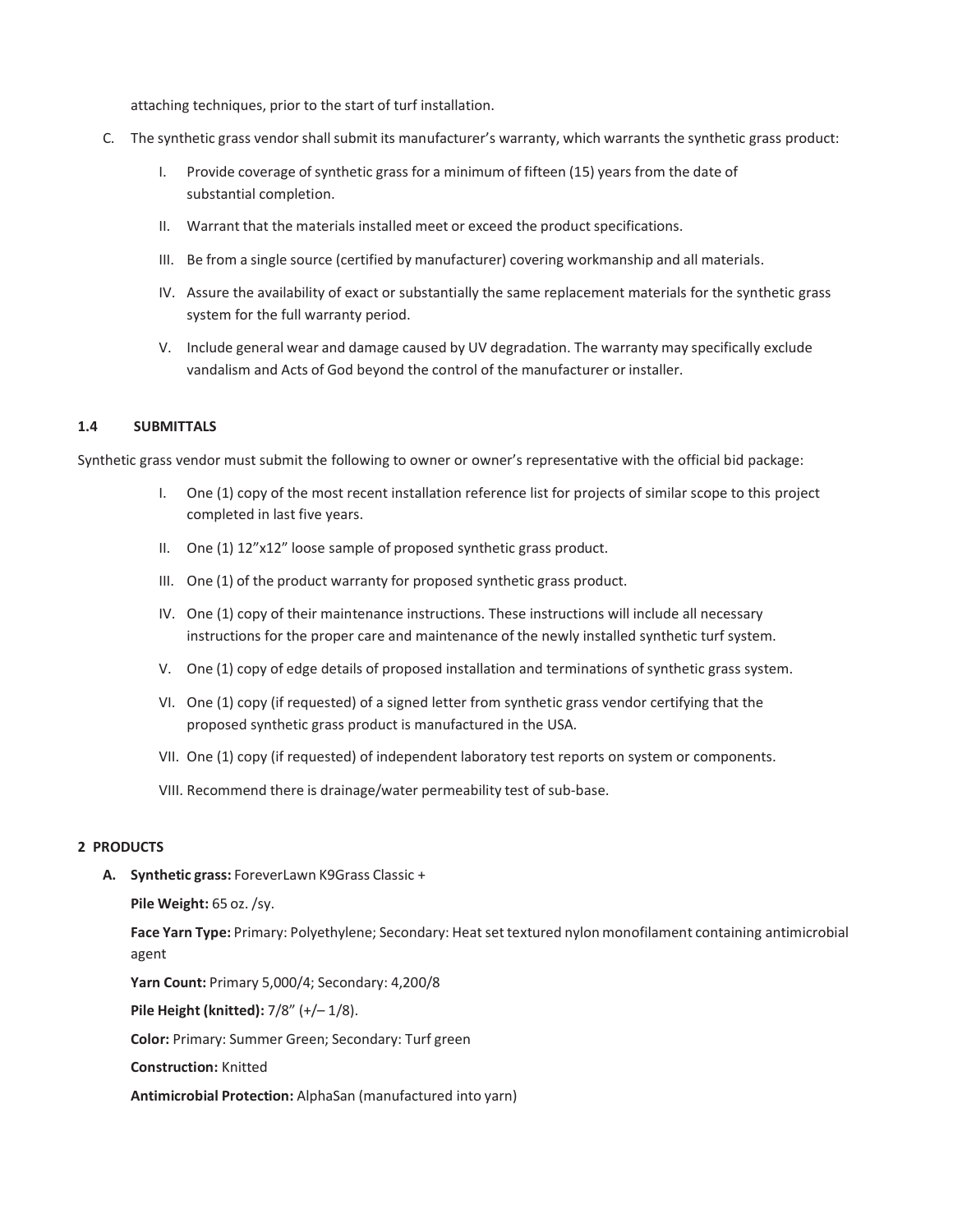**Tufting Gauge:** N/A – knitted product **Backing:** Flow-through knitted backing **Seaming:** Turf adhesive **Total Product Weight:** 70 oz./sy. **Finished Roll Width:** 15 ft. (4.6 m)

**Finished Roll Length:** Up to 150 ft. (45.72 m)

- I. The synthetic grass shall be delivered in 15-foot-wide rolls. The rolls will be laid out and installed as specified in the site layout and equipment placement drawings.
- II. All seams shall be installed and secured with approved turf adhesive. Seams secured with stitching alone shall not be acceptable.
- III. No infill material is to be used.
- B. Base and Attaching Components: Base is to be prepared using plastic "2x4" or"2x2" plastic board and secured using 1" length 1/4" crown stainless steel staples. Turf is to be secured around all edges.

#### **3 EXECUTION**

### **3.1 BASE AND DRAINAGE CONSTRUCTION**

The synthetic grass base contractor shall strictly adhere to the installation procedures outlined under this sectionand by the engineer's drawings. Any variance from these requirements must be accepted in writing, by the synthetic grass vendor, and submitted to the owner or owner's representative, verifying that the changes do not adversely affect the performance or warranty.

- A. Excavation: Existing ground cover shall be excavated to the depth established on the excavation plan. The sub-grade shall also be compacted to a recommended 90% compaction rate.
- B. Plastic Nailer Board: The synthetic turf perimeter fastening structure shall be installed before the drainage aggregate.
	- I. Install a synthetic nailer board around perimeter and all penetrating objects. Nailer board shall be flush to grade (or as specified in site detail drawings) when adjacent to soft surface (i.e. natural grass, mulch). Nailer board shall be 1/2" to 3/4" below grade when adjacent to hard walking surface (i.e. concrete or tile).
	- II. This shall be the responsibility of the synthetic turf base contractor. See synthetic turf edge attachment detail.
- C. Base Drainage Aggregate: Installation of the free draining base aggregate of 3/8" to 5/8" clean compactable angular stone (any mix with fines in excess of 20% must be approved by manufacturer), shall follow procedures provided. If the sub-base does not permit liquids to freely percolate, auxiliary drainage is required. Base material must be installed to a recommended depth of 3 1/2". The drainage network and its existing elevations shall not be disrupted through ground pressures from trucks, dozers, or by any other means.
	- I. The stone shall be left firm and compacted while allowing the porosity and drainage capabilities of the aggregate profile.
	- II. The free draining base course should be designed to meet local soil and weather conditions. It must be installed to a minimum depth of 3" with a recommended compaction rate of 90%.